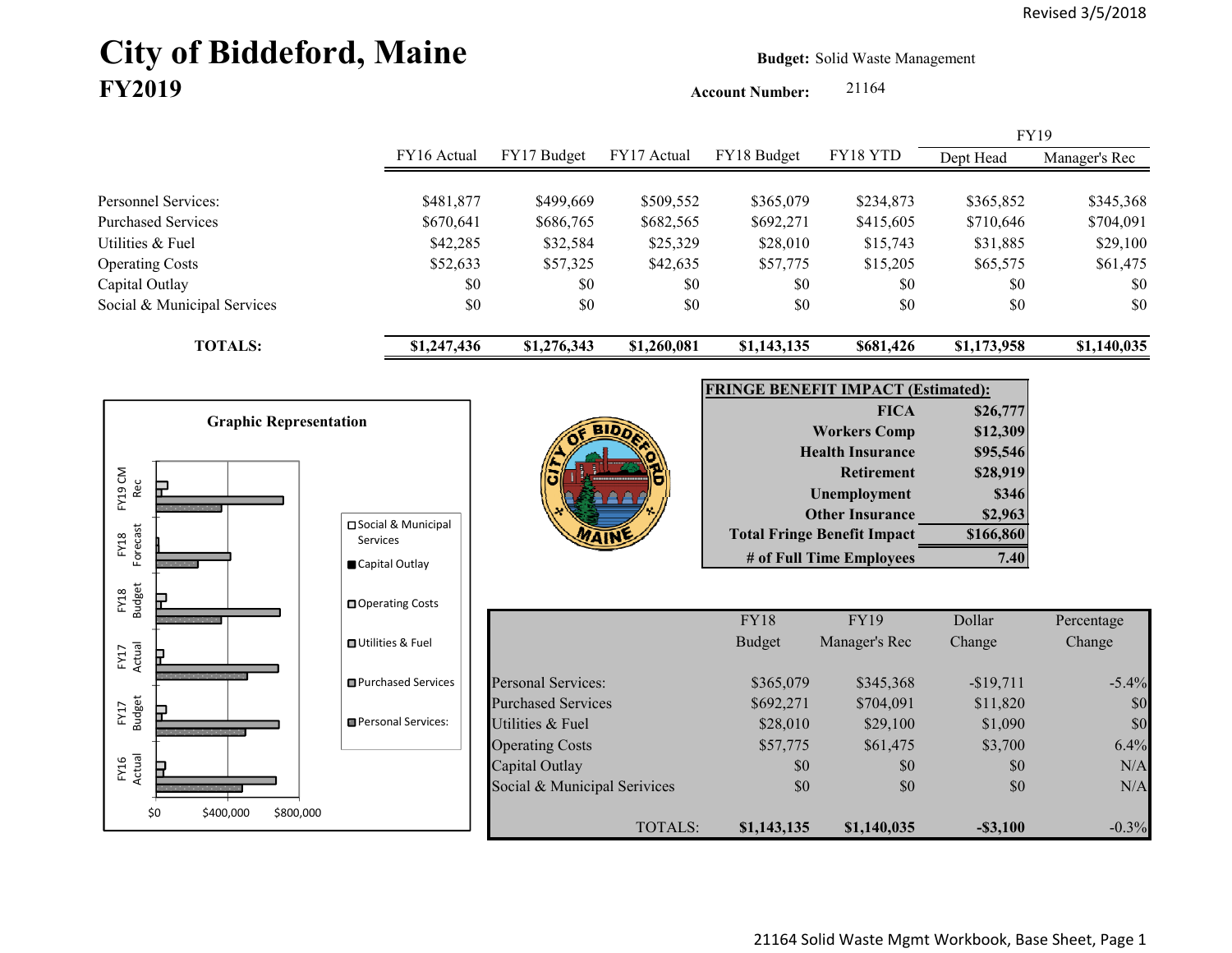#### Personnel Services

| Account                   |                                     | FY16      | <b>FY17</b>   | <b>FY17</b> | <b>FY18</b>   | <b>FY18</b>  | <b>FY19</b> |           |
|---------------------------|-------------------------------------|-----------|---------------|-------------|---------------|--------------|-------------|-----------|
| Number                    | Description                         | Actual    | <b>Budget</b> | Actual      | <b>Budget</b> | YTD 02/28/18 | Dept Head   | Mgr's Rec |
|                           |                                     |           |               |             |               |              |             |           |
|                           | 60102 Mid Mgmt Hrly Employee Wa     | \$63,648  | \$63,625      | \$64,163    | \$65,477      | \$42,270     | \$65,568    | \$65,568  |
|                           | 60105 F-T Employee Wage Exp         | \$257,321 | \$262,395     | \$262,089   | \$268,452     | \$175,057    | \$269,934   | \$249,451 |
|                           | 60111 Overtime Wage Expense         | \$19,031  | \$24,250      | \$30,927    | \$27,500      | \$16,361     | \$27,500    | \$27,500  |
|                           | 60129 Insurance Buyout Pay          | \$0       | \$0           | \$0         | \$0           | \$0          | \$0         | \$0       |
|                           | 60201 FICA/Medicare-ER Share Exp    | \$24,654  | \$27,138      | \$24,420    | \$0           | \$0          | \$0         | \$0       |
|                           | 60202 MPERS-Employer Share Exp      | \$21,940  | \$22,435      | \$23,263    | \$0           | \$0          | \$0         | $\$0$     |
|                           | 60203 457 Plan-Employer Share Exp   | \$0       | \$3,454       | \$0         | \$0           | \$0          | \$0         | \$0       |
|                           | 60211 NNEBT Ins Employer Share E    | \$91,507  | \$89,347      | \$98,164    | \$0           | \$0          | \$0         | \$0       |
|                           | 60212 S-T Disability ER Share Exp   | \$27      | \$30          | \$28        | \$0           | \$0          | \$0         | \$0       |
|                           | 60213 L-T Disability ER Share Exp   | \$206     | \$225         | \$241       | \$0           | \$0          | \$0         | \$0       |
|                           | 60216 Delta Dental ER Share         | \$0       | \$0           | \$0         | \$0           | \$0          | \$0         | \$0       |
|                           | 60217 RHSA Plan ER Share            | \$600     | \$3,120       | \$3,128     | \$0           | \$0          | \$0         | \$0       |
|                           | 60230 Clothing/Uniforms Expense     | \$2,943   | \$3,650       | \$3,130     | \$3,650       | \$1,185      | \$2,850     | \$2,850   |
| Totals                    |                                     | \$481,877 | \$499,669     | \$509,552   | \$365,079     | \$234,873    | \$365,852   | \$345,368 |
| <b>Purchased Services</b> |                                     |           |               |             |               |              |             |           |
| Account                   |                                     | FY16      | <b>FY17</b>   | <b>FY17</b> | <b>FY18</b>   | <b>FY18</b>  | FY19        |           |
| Number                    | Description                         | Actual    | <b>Budget</b> | Actual      | Budget        | YTD 02/28/18 | Dept Head   | Mgr's Rec |
|                           | 60311 Operations Contracts Expense  | \$388,385 | \$397,052     | \$391,691   | \$399,606     | \$231,940    | \$405,591   | \$405,591 |
|                           | 60313 Construction Services Expense | \$1,400   | \$1,750       | \$0         | \$1,500       | \$0          | \$1,800     | \$1,500   |
|                           | 60340 Waste Tipping Fee Expense     | \$268,865 | \$268,463     | \$255,965   | \$271,665     | \$173,653    | \$283,695   | \$277,500 |
|                           | 60341 Non-Burnable Disposal Exp     | \$11,341  | \$18,500      | \$34,103    | \$18,500      | \$10,012     | \$18,500    | \$18,500  |
|                           | 60345 Rodent Control Expense        | \$650     | \$1,000       | \$806       | \$1,000       | \$0          | \$1,060     | \$1,000   |
| Totals                    |                                     | \$670,641 | \$686,765     | \$682,565   | \$692,271     | \$415,605    | \$710,646   | \$704,091 |
|                           |                                     |           |               |             |               |              |             |           |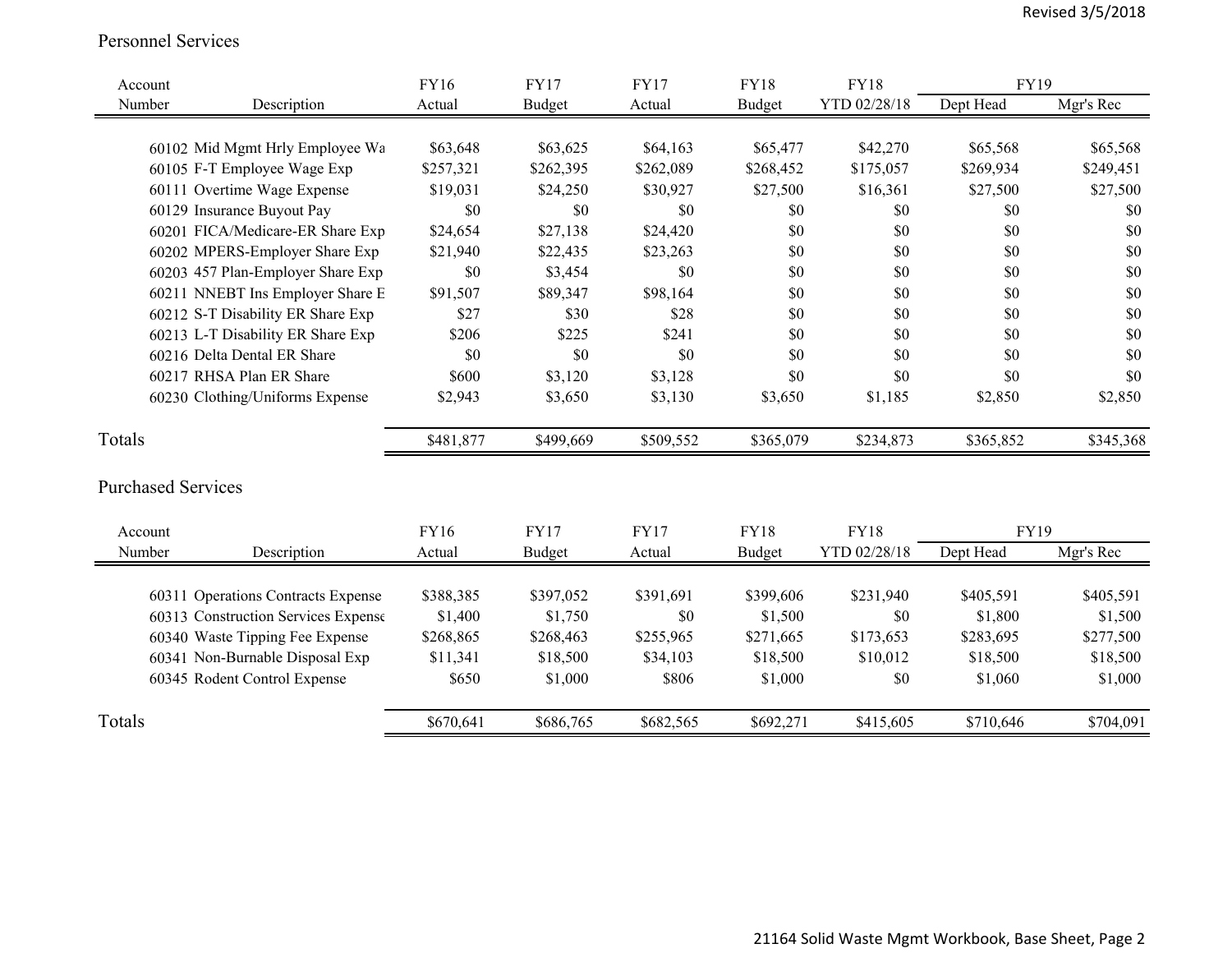#### Utilities & Fuel

| Account |                                    | FY16     | <b>FY17</b>   | <b>FY17</b> | <b>FY18</b>   | <b>FY18</b>  | FY19      |           |
|---------|------------------------------------|----------|---------------|-------------|---------------|--------------|-----------|-----------|
| Number  | Description                        | Actual   | <b>Budget</b> | Actual      | <b>Budget</b> | YTD 02/28/18 | Dept Head | Mgr's Rec |
|         |                                    |          |               |             |               |              |           |           |
|         | 60410 Diesel Fuel Expense          | \$41,222 | \$31,384      | \$24,373    | \$26,910      | \$15,034     | \$30,785  | \$28,000  |
|         | 60412 Bottled Gas Expense          | \$1,063  | \$1,200       | \$956       | \$1,100       | \$709        | \$1,100   | \$1,100   |
| Totals  |                                    | \$42,285 | \$32,584      | \$25,329    | \$28,010      | \$15,743     | \$31,885  | \$29,100  |
|         | <b>Other Operating Costs</b>       |          |               |             |               |              |           |           |
| Account |                                    | FY16     | <b>FY17</b>   | <b>FY17</b> | <b>FY18</b>   | <b>FY18</b>  | FY19      |           |
| Number  | Description                        | Actual   | Budget        | Actual      | <b>Budget</b> | YTD 02/28/18 | Dept Head | Mgr's Rec |
|         | 60452 Operating Equip Repair Exp   | \$2,347  | \$5,500       | \$1,967     | \$5,500       | \$370        | \$5,500   | \$5,500   |
|         | 60453 Vehicle Repair/Tires/Oil Exp | \$39,635 | \$33,600      | \$28,119    | \$34,250      | \$14,146     | \$36,400  | \$34,000  |
|         | 60461 Repair/Maint-CommunsEquip    | \$90     | \$650         | \$0         | \$650         | \$605        | \$650     | \$650     |
|         | 60501 Operating Supp/Eqt Non-Cap   | \$5,070  | \$5,000       | \$4,900     | \$4,800       | \$902        | \$5,250   | \$5,250   |
|         | 60502 Printing & Copying Expense   | \$82     | \$4,575       | \$1,795     | \$4,575       | (\$1,101)    | \$4,575   | \$4,575   |
|         | 60506 Equipment/Small Tools-Non-c  | \$123    | \$500         | \$230       | \$500         | \$0          | \$500     | \$500     |
|         | 60797 Miscellaneous Expense        | \$5,286  | \$7,500       | \$5,625     | \$7,500       | \$283        | \$12,700  | \$11,000  |
| Totals  |                                    | \$52,633 | \$57,325      | \$42,635    | \$57,775      | \$15,205     | \$65,575  | \$61,475  |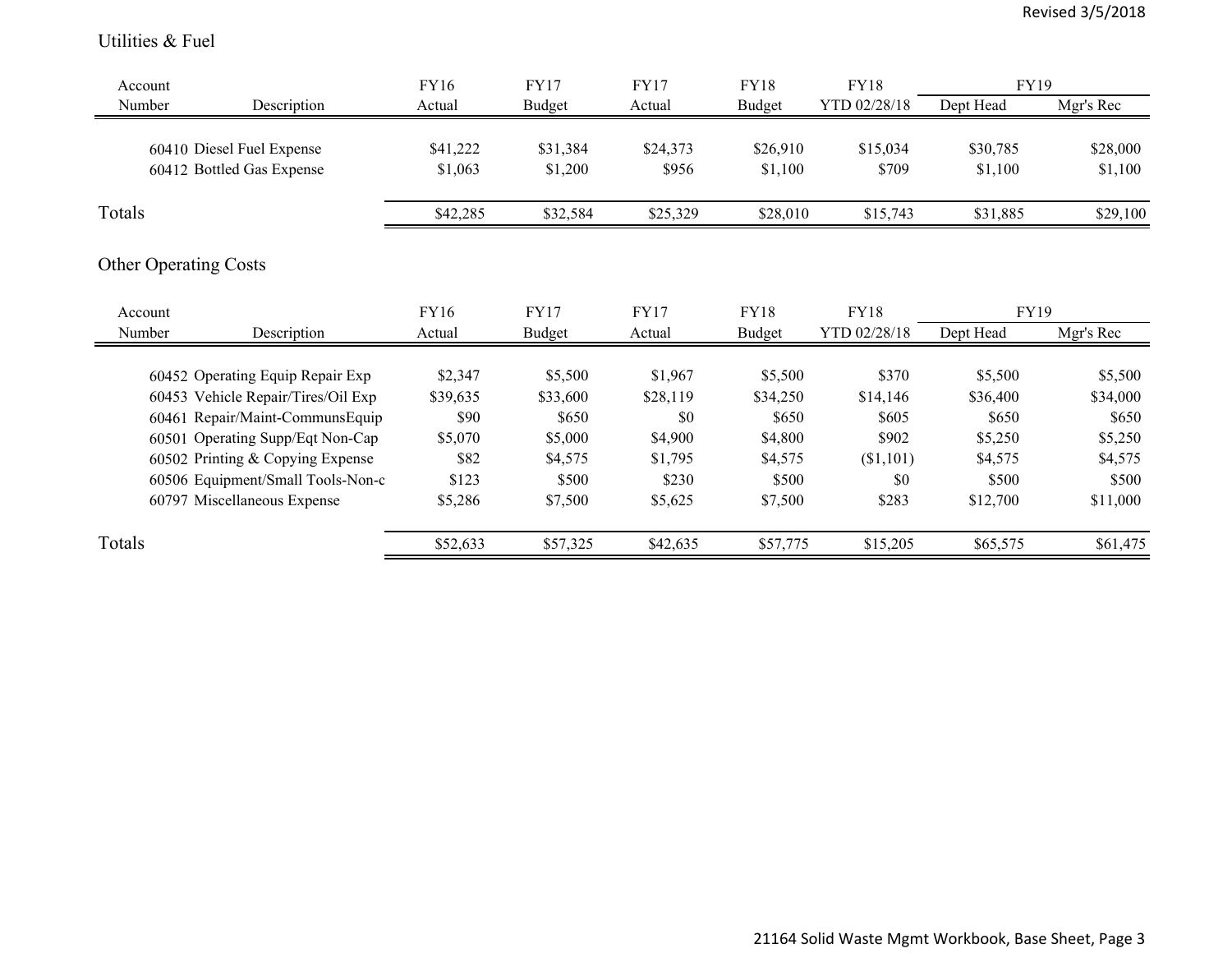#### DEPARTMENT PERSONAL SERVICES BUDGET WORKSHEET Fiscal Year 2019 BUDGET

#### DEPARTMENT:

 21164Solid Waste Management

|                                    |          |            | <b>YEAREND</b>    |            |                     |                |                  |
|------------------------------------|----------|------------|-------------------|------------|---------------------|----------------|------------------|
|                                    |          |            | <b>ANNUALIZED</b> |            | <b>CITY MANAGER</b> | <b>COUNCIL</b> |                  |
| <b>CLASSIFICATION</b>              | $EMP \#$ | <b>FTE</b> | TOTAL             | REQUESTED  | RECOMMEND.          | APPROP.        | LAST NAME        |
| SOLID WASTE/STREET WORK, SUPER.    | 40300    | 1.00       | 65,316.30         | 65,567.52  | 65,567.52           |                | LAPOINTE         |
| <b>SOLID WASTE DRIVER/UTILITY</b>  | 8000     | 0.40       | 18.273.43         | 18,343.71  | 18,343.71           |                | <b>BUDA</b>      |
| WASTE TRUCK DRIVER                 | 17040    | 1.00       | 46,014.08         | 46,191.06  | 46,191.06           |                | <b>DALTON</b>    |
| WASTE TRUCK DRIVER                 | 51250    | 1.00       | 46,448.34         | 46,626.99  | 46.626.99           |                | <b>NADEAU</b>    |
| <b>WASTE HANDLER</b>               | 10180    | 1.00       | 41.625.79         | 41,785.89  | 41,785.89           |                | <b>ROBERTS</b>   |
| <b>SOLID WASTE LABORER/UTILITY</b> | 10494    | $1.00\,$   | 37,679.62         | 37,824.54  | 37,824.54           |                | <b>ROBERTS</b>   |
| <b>SOLID WASTE LABORER/UTILITY</b> | 10352    | 1.00       | 38,049.02         | 38,195.37  | 38, 195. 37         |                | <b>THIBODEAU</b> |
| <b>WASTE HANDLER</b>               | 10693    | 1.00       | 20,404.80         | 20,483.28  | 20.483.28           |                | <b>VIGER</b>     |
| TOTAL BUDGETED POSITIONS           |          | 7.40       | 313,811.38        | 315,018.35 | 315,018.35          |                |                  |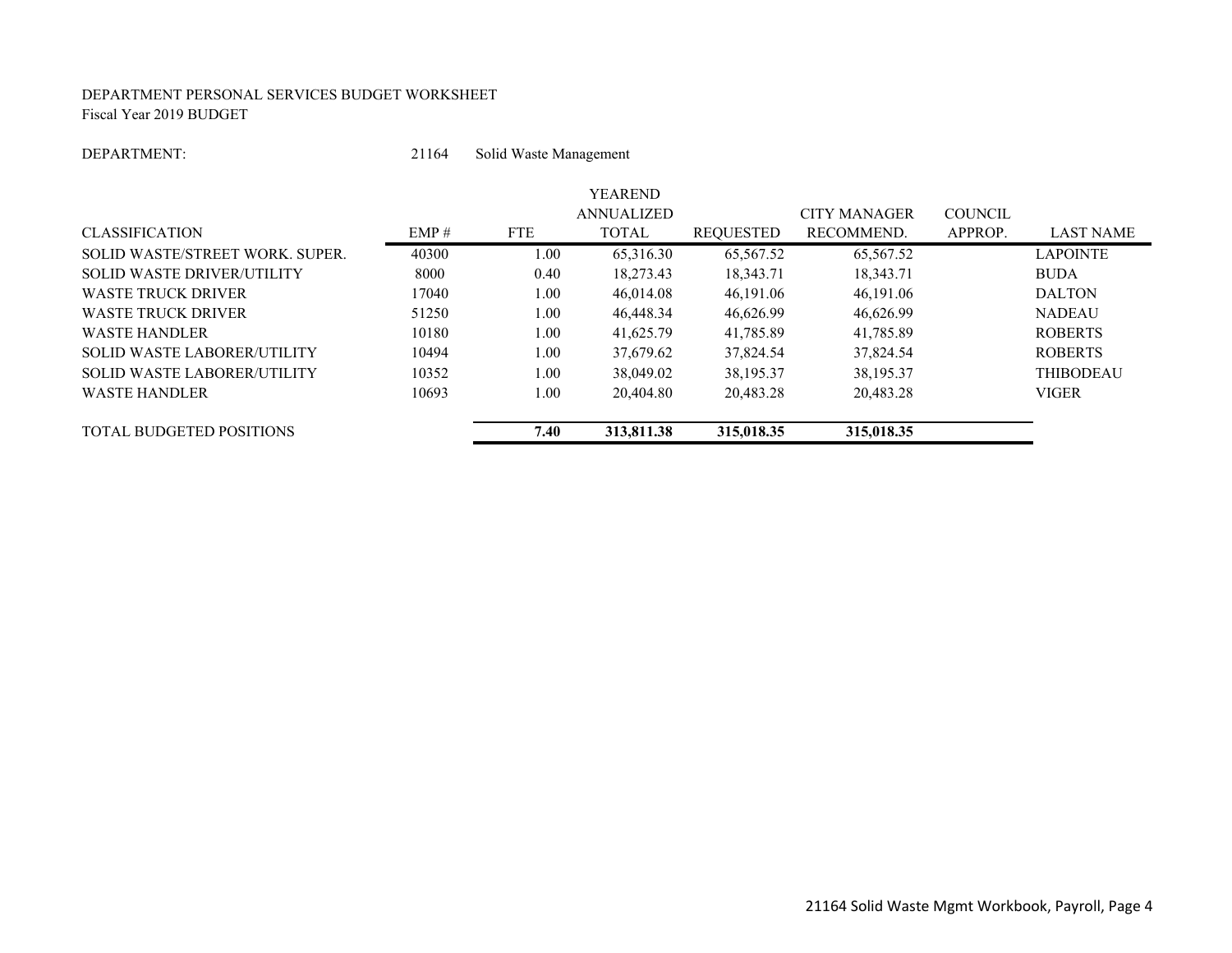

March 5, 2018 **Department:** Solid Waste Management

Account Title: Mid Mgmt Hrly Employee Wage Ex

Department Number: 21164 20102<br>
20102

| FY2016      | FY 2017       | FY 2017     | FY 2018       | FY 2018       |
|-------------|---------------|-------------|---------------|---------------|
| Actual      | <b>Budget</b> | Actual      | <b>Budget</b> | Est. Expended |
| \$63,648.17 | \$63,625.00   | \$64,162.93 | \$65,477.00   | \$65,477.00   |

| FY-2019       | Department  | City Mgr       | Council | Increase   |
|---------------|-------------|----------------|---------|------------|
|               | Reauest     | Recommendation | Action  | (Decrease) |
| <b>Budget</b> | \$65,567.52 | \$65,567.52    |         | \$90.52    |

**Support for Budget Request:** Provide justification for the budget request using as much detail as possible

 to support it. Examples of acceptable support include unit costs, quantity estimates, price quotes, etc. Requests based solely on a percentage increase above the previous budget will not be accepted. Use additional sheets if necessary.

Solid Waste/Street Working Supervisor No increase in salary contract year.

See Payroll Worksheet for details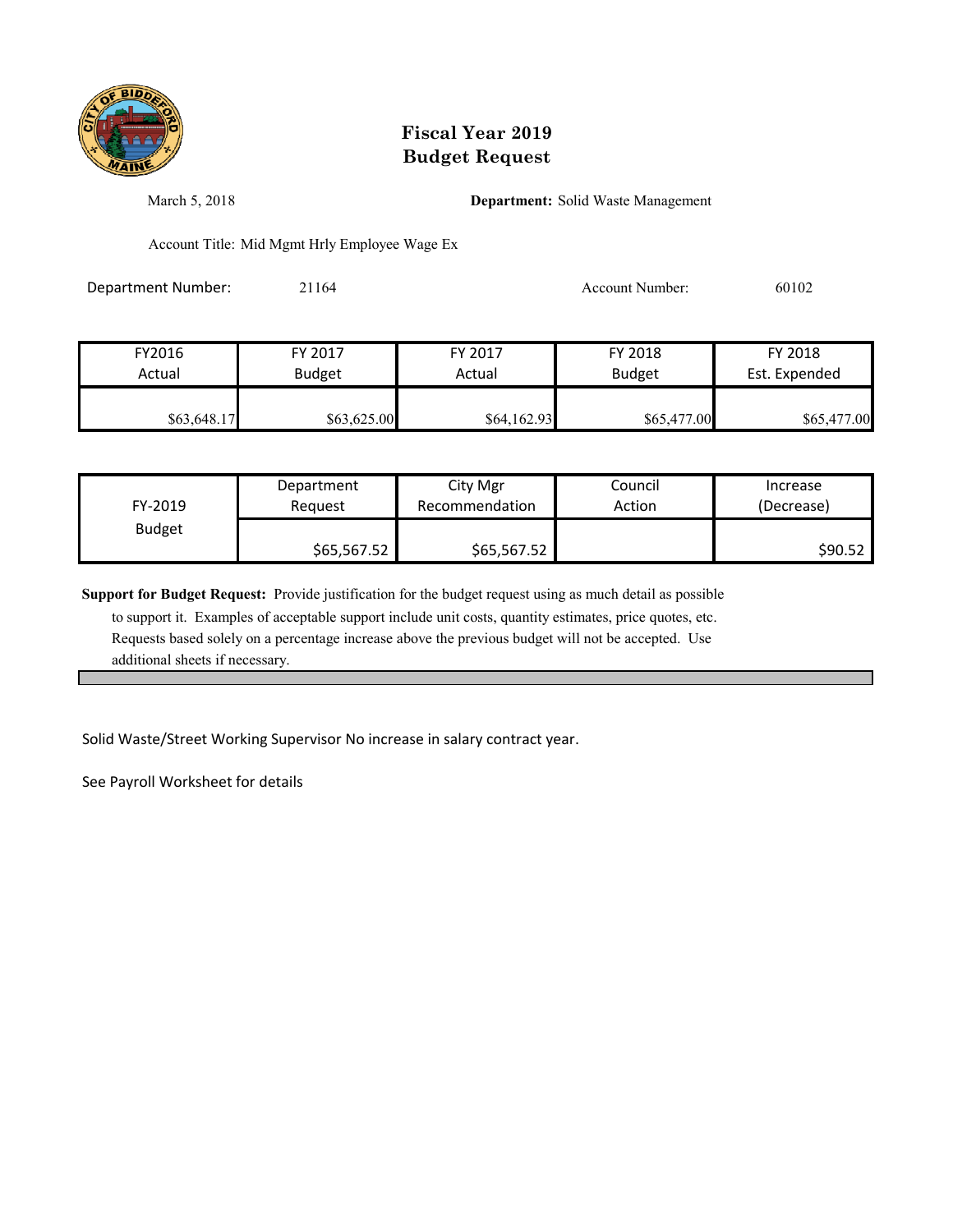

March 5, 2018 **Department:** Solid Waste Management

Account Title: F-T Employee Wage Exp

Department Number: 21164 2000 Account Number: 60105

| FY2016       | FY 2017       | FY 2017      | FY 2018       | FY 2018       |
|--------------|---------------|--------------|---------------|---------------|
| Actual       | <b>Budget</b> | Actual       | <b>Budget</b> | Est. Expended |
| \$257,320.72 | \$262,395.00  | \$262,088.94 | \$268,452.00  | \$268,452.00  |

| FY-2019       | Department   | City Mgr       | Council | Increase       |
|---------------|--------------|----------------|---------|----------------|
|               | Reauest      | Recommendation | Action  | (Decrease)     |
| <b>Budget</b> | \$269,934.12 | \$249,450.84   |         | ( \$19,001.16) |

**Support for Budget Request:** Provide justification for the budget request using as much detail as possible

 to support it. Examples of acceptable support include unit costs, quantity estimates, price quotes, etc. Requests based solely on a percentage increase above the previous budget will not be accepted. Use additional sheets if necessary.

Wages for the following positions with No pay increase.

40 % of Solid Waste Driver 2 Waste Truck Drivers 2 Waste Handlers 2 Solid Waste Laborer/Utility

See Payroll Worksheet for details

*eliminate 1 FT position by replacing trash truck with automated vehicle (as of 1.1.19)*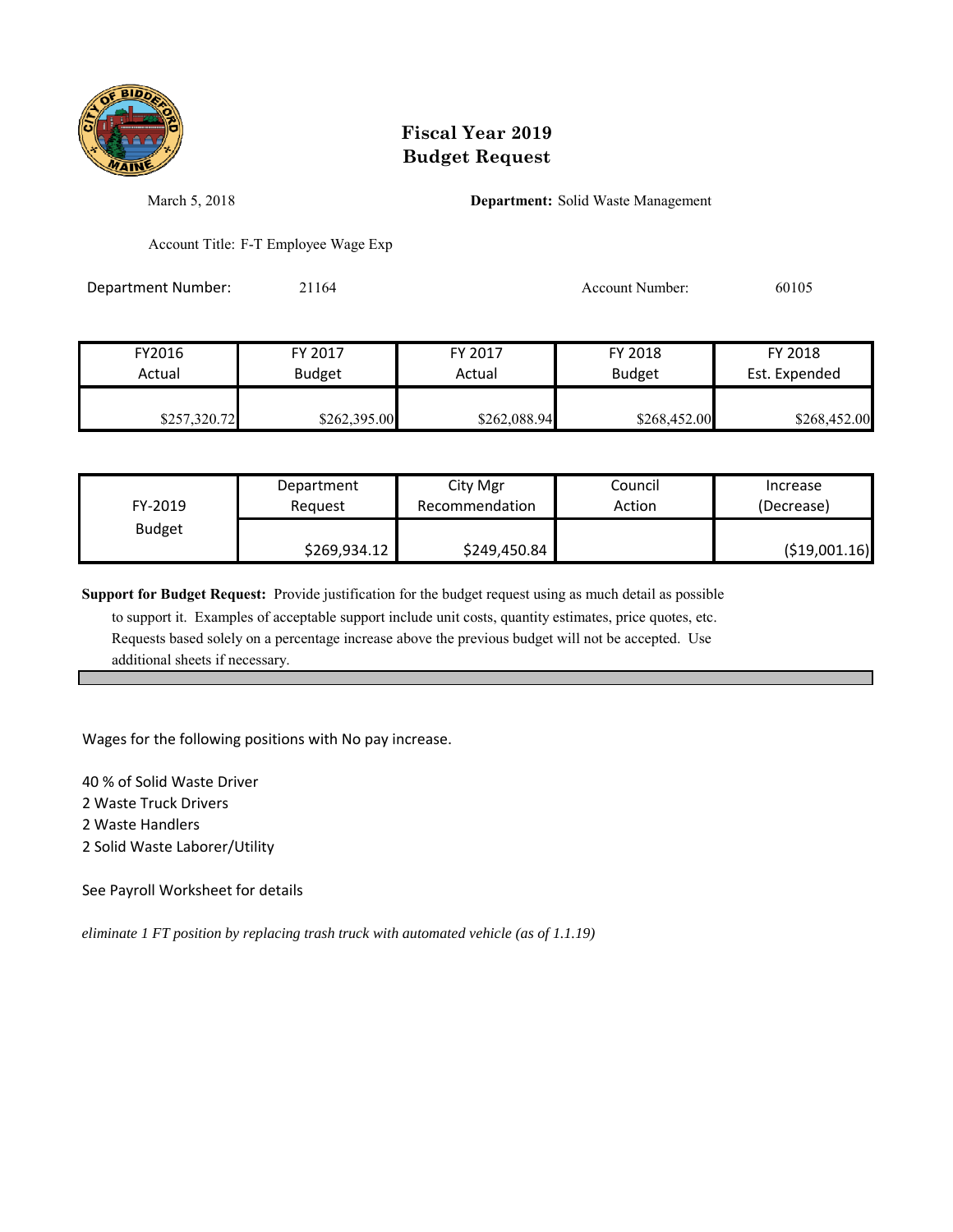

March 5, 2018 **Department:** Solid Waste Management

Account Title: Overtime Wage Expense

Department Number: 21164 21164 Account Number: 60111

| FY2016      | FY 2017       | FY 2017     | FY 2018       | FY 2018       |
|-------------|---------------|-------------|---------------|---------------|
| Actual      | <b>Budget</b> | Actual      | <b>Budget</b> | Est. Expended |
| \$19,031.41 | \$24,250.00   | \$30,927.49 | \$27,500.00   | \$24,000.00   |

| FY-2019       | Department  | City Mgr       | Council | Increase   |
|---------------|-------------|----------------|---------|------------|
|               | Reauest     | Recommendation | Action  | (Decrease) |
| <b>Budget</b> | \$27,500.00 | \$27,500.00    |         | \$0.00     |

**Support for Budget Request:** Provide justification for the budget request using as much detail as possible

 to support it. Examples of acceptable support include unit costs, quantity estimates, price quotes, etc. Requests based solely on a percentage increase above the previous budget will not be accepted. Use additional sheets if necessary.

Projected overtime based upon historical data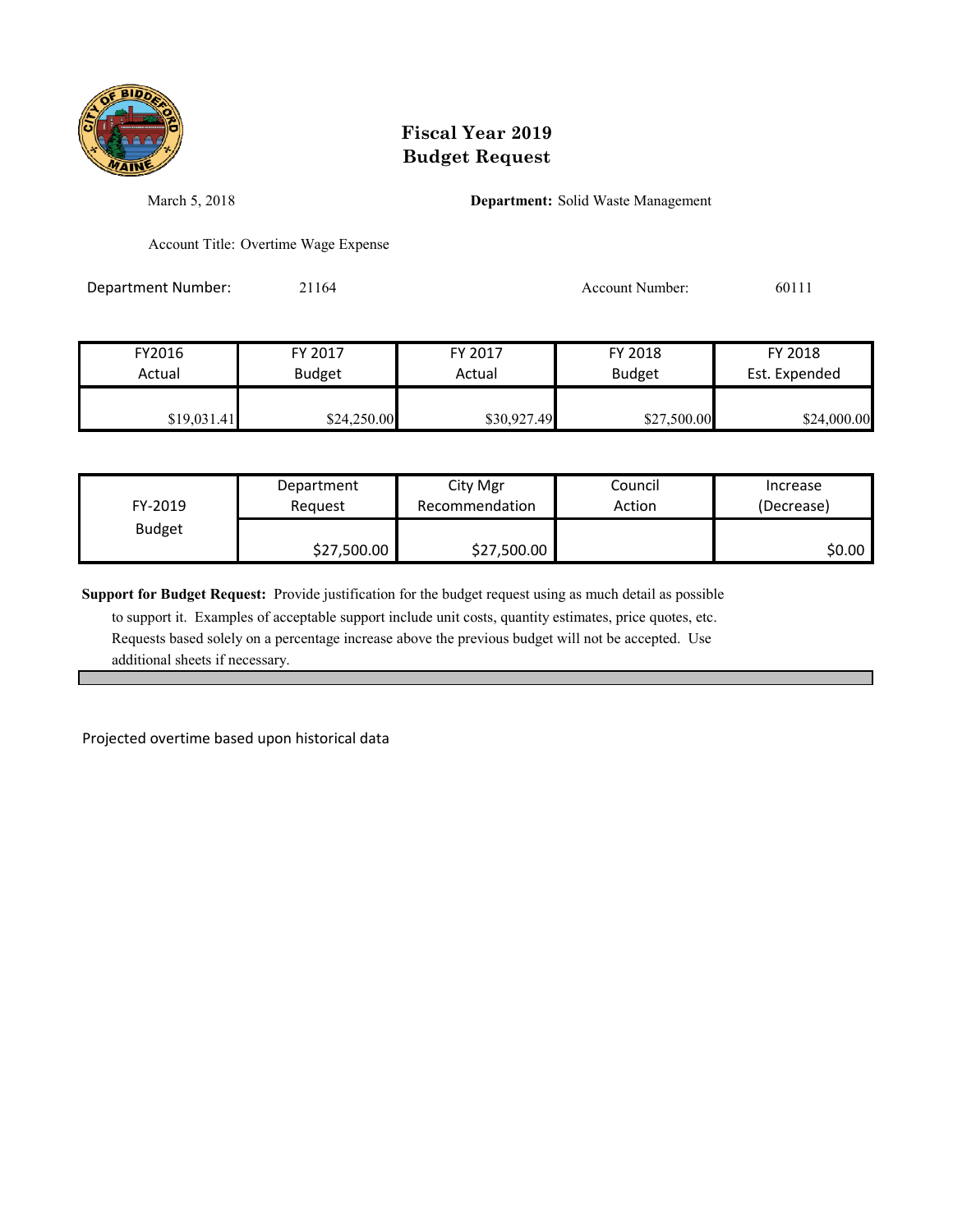

March 5, 2018 **Department:** Solid Waste Management

Account Title: Clothing/Uniforms Expense

Department Number: 21164 20230 Account Number: 60230

| FY2016     | FY 2017       | FY 2017    | FY 2018       | FY 2018       |
|------------|---------------|------------|---------------|---------------|
| Actual     | <b>Budget</b> | Actual     | <b>Budget</b> | Est. Expended |
| \$2,943.35 | \$3,650.00    | \$3,129.50 | \$3,650.00    | \$3,550.00    |

| FY-2019       | Department | City Mgr       | Council | Increase   |
|---------------|------------|----------------|---------|------------|
|               | Reauest    | Recommendation | Action  | (Decrease) |
| <b>Budget</b> | \$2,850.00 | \$2,850.00     |         | (\$800.00) |

**Support for Budget Request:** Provide justification for the budget request using as much detail as possible

 to support it. Examples of acceptable support include unit costs, quantity estimates, price quotes, etc. Requests based solely on a percentage increase above the previous budget will not be accepted. Use additional sheets if necessary.

Contractual obligation for clothing for the following positions :

|                                       | unit (each) |                 | Rate     |
|---------------------------------------|-------------|-----------------|----------|
| Solid Waste/Street Working Supervisor |             | 15              | 350.00   |
| Solid Waste Driver                    |             | $1\,$ \$        | 350.00   |
| 2 Waste truck Drivers                 | 2 \$        |                 | 700.00   |
| 2 Waste Handlers                      |             | $2\overline{5}$ | 750.00   |
| 2 Solid Waste Laborer/Utility         |             | 1 S             | 700.00   |
|                                       | Total: \$   |                 | 2,850.00 |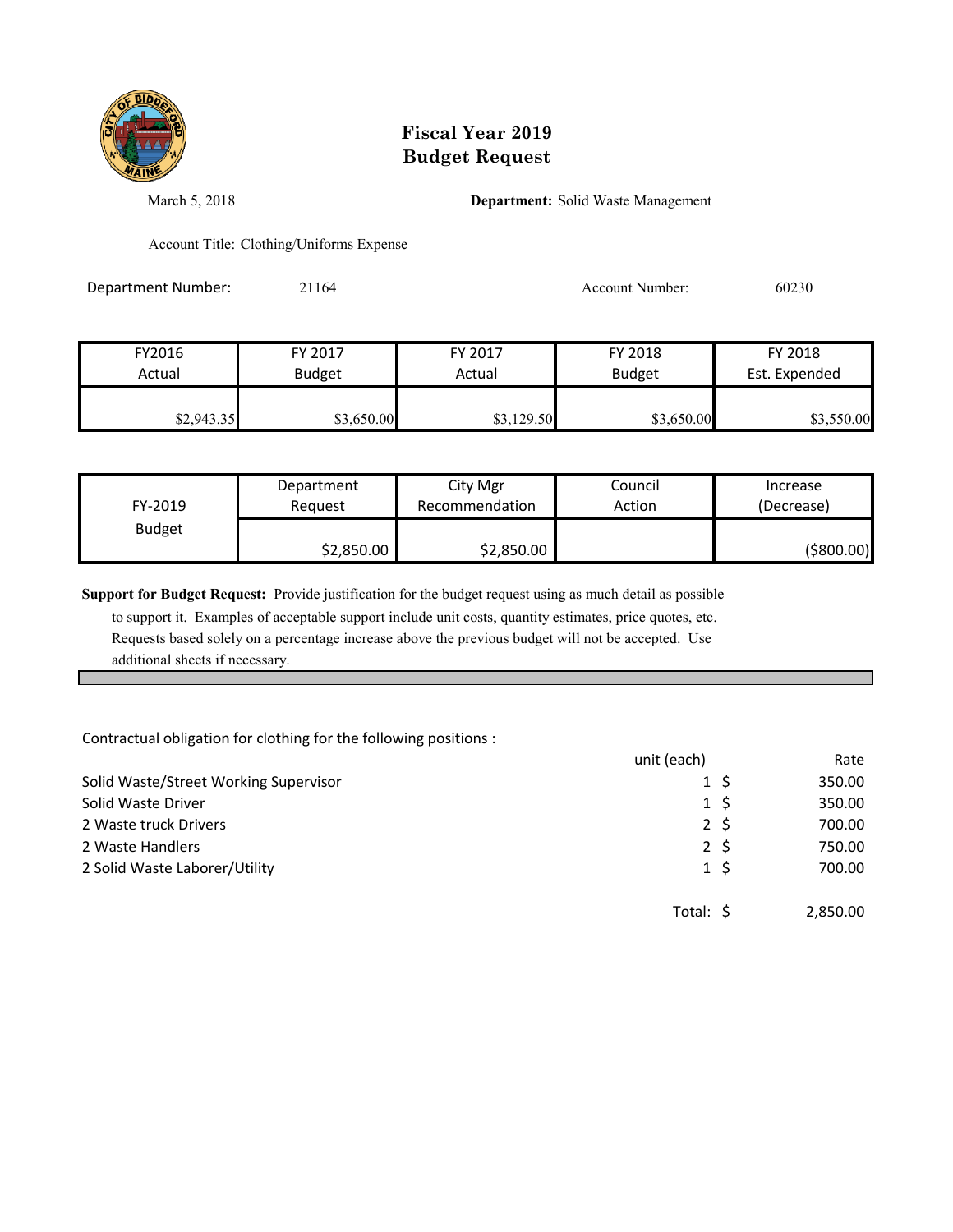

March 5, 2018 **Department:** Solid Waste Management

Account Title: Operations Contracts Expense

Department Number: 21164 21164 Account Number: 60311

| FY2016       | FY 2017       | FY 2017      | FY 2018       | FY 2018       |
|--------------|---------------|--------------|---------------|---------------|
| Actual       | <b>Budget</b> | Actual       | <b>Budget</b> | Est. Expended |
|              |               |              |               |               |
| \$388,384.80 | \$397,052.00  | \$391,690.84 | \$399,606.00  | \$397,606.00  |

| FY-2019       | Department   | City Mgr       | Council | Increase   |
|---------------|--------------|----------------|---------|------------|
|               | Reauest      | Recommendation | Action  | (Decrease) |
| <b>Budget</b> | \$405,591.24 | \$405,591.24   |         | \$5,985.24 |

**Support for Budget Request:** Provide justification for the budget request using as much detail as possible

 to support it. Examples of acceptable support include unit costs, quantity estimates, price quotes, etc. Requests based solely on a percentage increase above the previous budget will not be accepted. Use additional sheets if necessary.

Curbside collection of recycling contract service

Projecting a 2% CPI increase

| FY 18 CPI increase : | 1.50% |
|----------------------|-------|
| FY 17 CPI increase : | 0.10% |
| Fy 16 CPI increase : | 2.00% |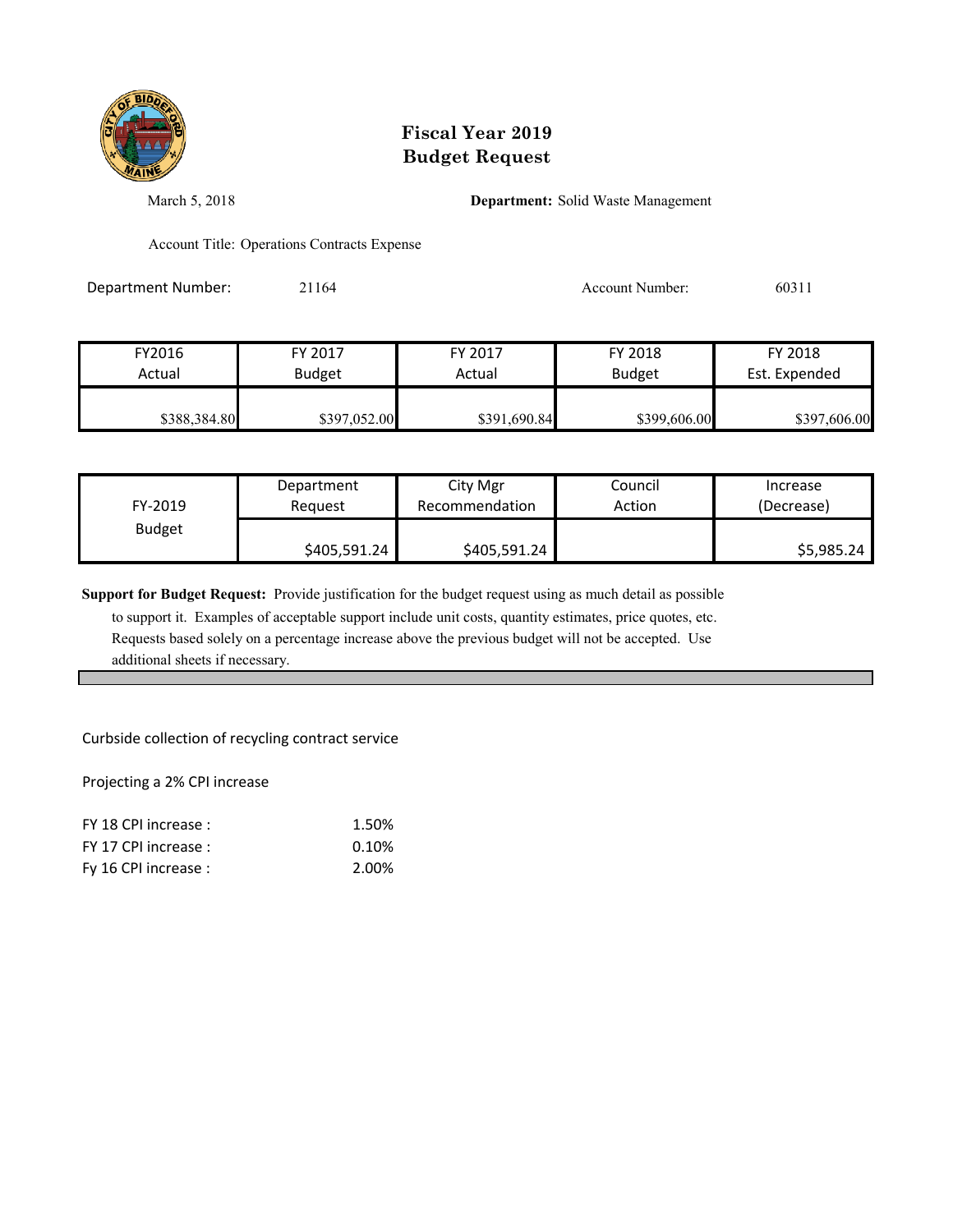

March 5, 2018 **Department:** Solid Waste Management

Account Title: Construction Services Expense

Department Number: 21164 21164 Account Number: 60313

| FY2016     | FY 2017       | FY 2017 | FY 2018       | FY 2018       |
|------------|---------------|---------|---------------|---------------|
| Actual     | <b>Budget</b> | Actual  | <b>Budget</b> | Est. Expended |
|            |               |         |               |               |
| \$1,400.00 | \$1,750.00    | \$0.00  | \$1,500.00    | \$1,000.00    |

| FY-2019       | Department | City Mgr       | Council | Increase   |
|---------------|------------|----------------|---------|------------|
|               | Request    | Recommendation | Action  | (Decrease) |
| <b>Budget</b> | \$1,800.00 | \$1,500.00     |         | \$0.00     |

**Support for Budget Request:** Provide justification for the budget request using as much detail as possible

| Storage buildings :   | \$850   |
|-----------------------|---------|
| Auto-gate:            | \$600   |
| Calibration of scale: | \$350   |
| Total:                | \$1,800 |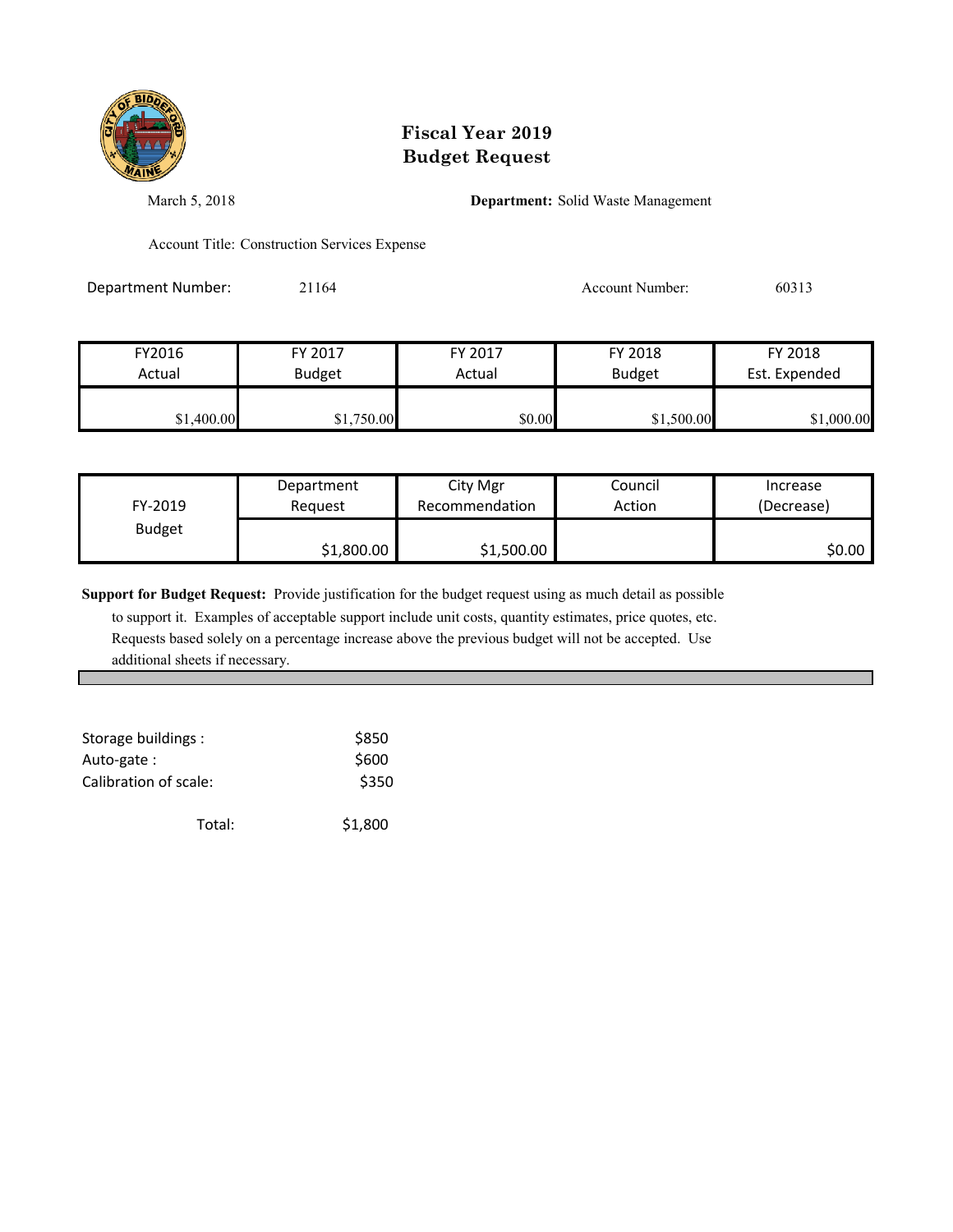

March 5, 2018 **Department:** Solid Waste Management

Account Title: Waste Tipping Fee Expense

Department Number: 21164 2009 2016 2016 Account Number: 60340

| FY2016       | FY 2017       | FY 2017      | FY 2018       | FY 2018       |
|--------------|---------------|--------------|---------------|---------------|
| Actual       | <b>Budget</b> | Actual       | <b>Budget</b> | Est. Expended |
|              |               |              |               |               |
| \$268,865.18 | \$268,463.00  | \$255,965.30 | \$271,665.00  | \$273,195.00  |

| FY-2019       | Department   | City Mgr       | Council | Increase   |
|---------------|--------------|----------------|---------|------------|
|               | Reauest      | Recommendation | Action  | (Decrease) |
| <b>Budget</b> | \$283,695.00 | \$277,500.00   |         | \$5,835.00 |

**Support for Budget Request:** Provide justification for the budget request using as much detail as possible

| July 2018 through December 2018 :                                | 2552 tns @ \$58.58/tn |        | \$149,496              |
|------------------------------------------------------------------|-----------------------|--------|------------------------|
| January 2019 through June 2019 :<br>Projecting a 2% CPI increase | 2246 tns @ \$59.75/tn | Total: | \$134,199<br>\$283,695 |
| January 2018 CPI inc:                                            | 2.18%                 |        |                        |
| January 2017 CPI inc.:                                           | 2.00%                 |        |                        |
| January 2016 CPI inc.:                                           | 0.40%                 |        |                        |
| January 2015 CPI inc.:                                           | 0.30%                 |        |                        |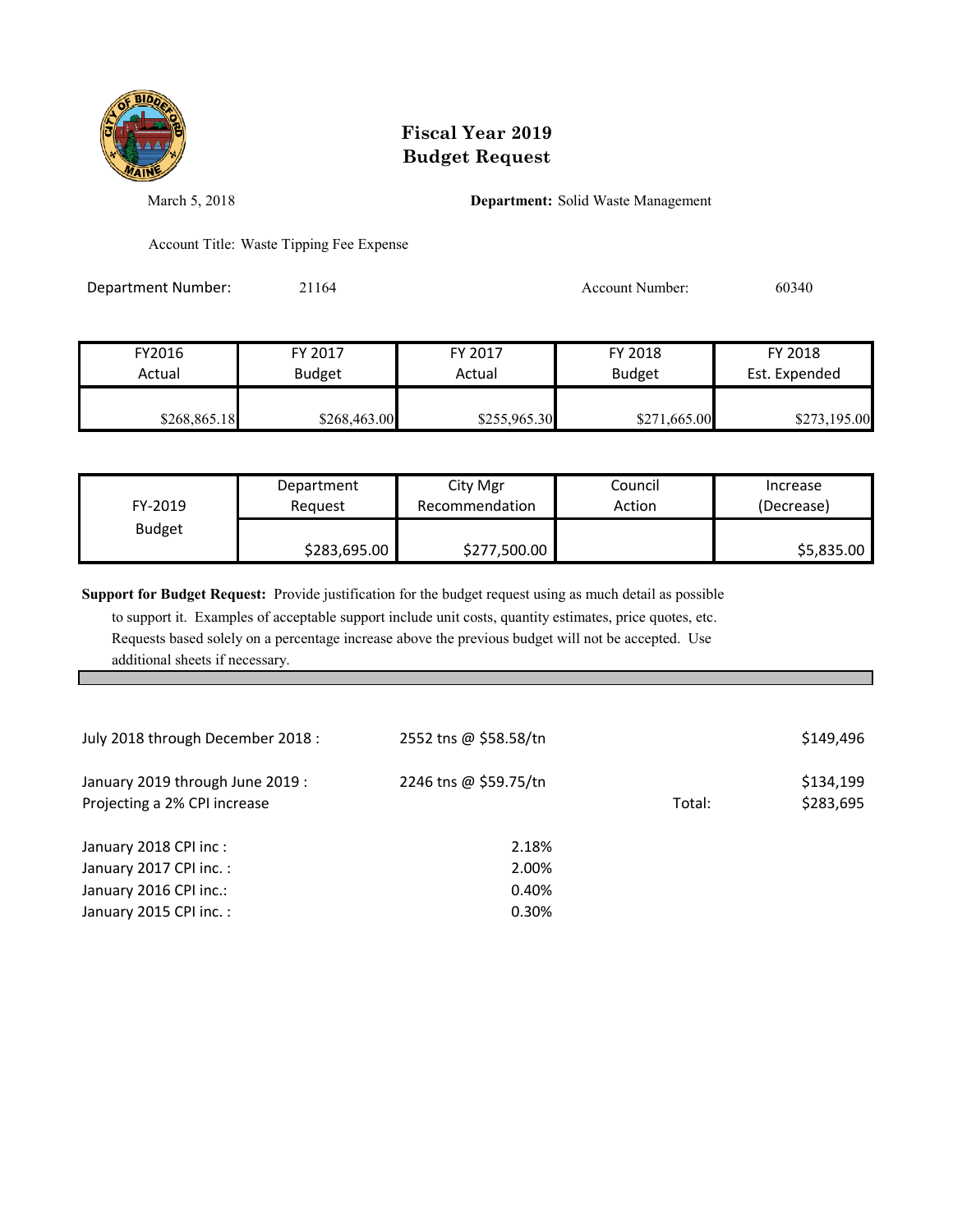

March 5, 2018 **Department:** Solid Waste Management

Account Title: Non-Burnable Disposal Exp

Department Number: 21164 21164 Account Number: 60341

| FY2016      | FY 2017       | FY 2017     | FY 2018       | FY 2018       |
|-------------|---------------|-------------|---------------|---------------|
| Actual      | <b>Budget</b> | Actual      | <b>Budget</b> | Est. Expended |
|             |               |             |               |               |
| \$11,340.94 | \$18,500.00   | \$34,102.96 | \$18,500.00   | \$17,500.00   |

| FY-2019       | Department  | City Mgr       | Council | Increase   |
|---------------|-------------|----------------|---------|------------|
|               | Reauest     | Recommendation | Action  | (Decrease) |
| <b>Budget</b> | \$18,500.00 | \$18,500.00    |         | \$0.00     |

**Support for Budget Request:** Provide justification for the budget request using as much detail as possible

| One HHW Collection Event:           | \$14,000 |          |
|-------------------------------------|----------|----------|
| Tires, waste oils/lubricants, etc.: | \$4.500  |          |
|                                     | Total:   | \$18,500 |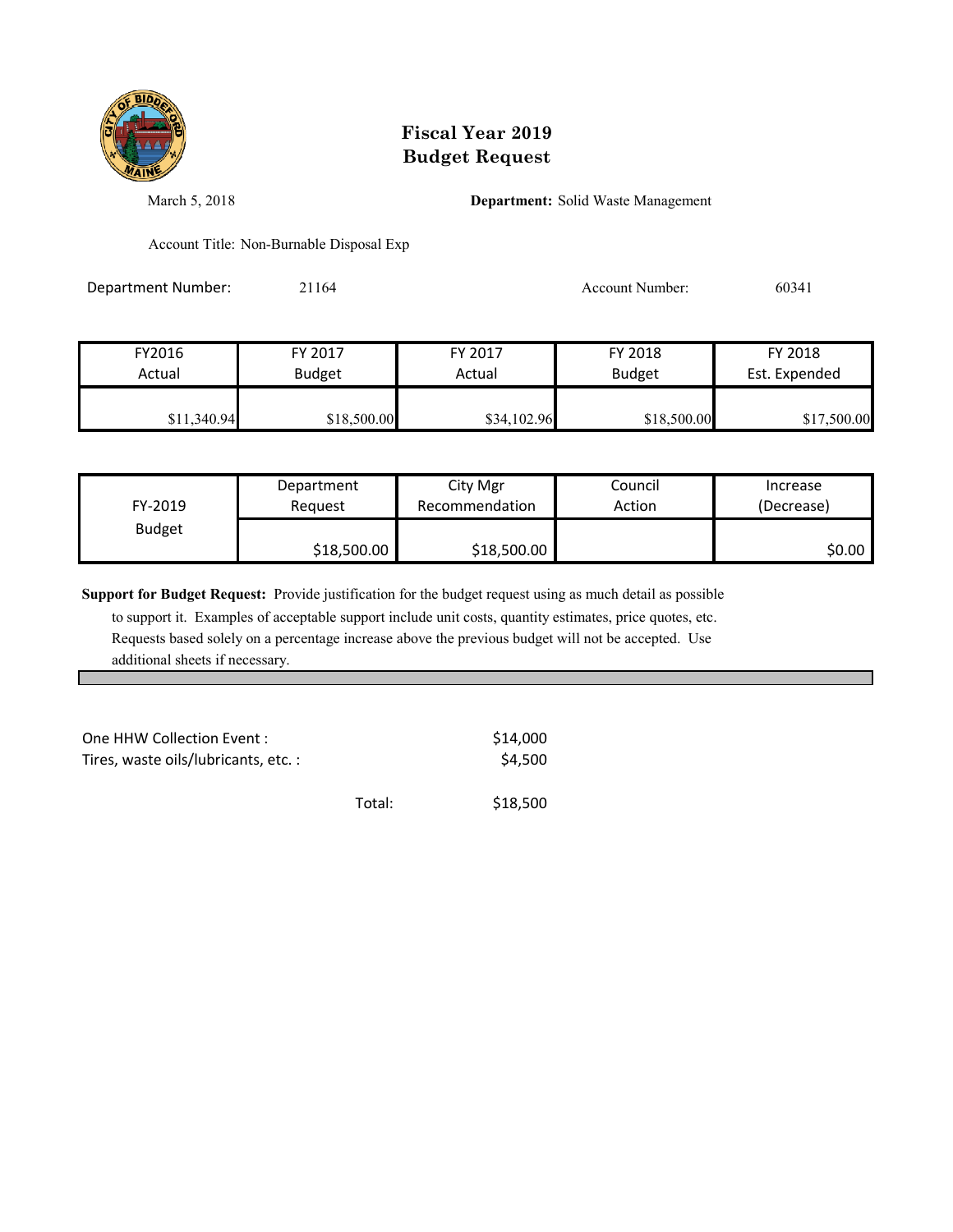

March 5, 2018 **Department:** Solid Waste Management

Account Title: Rodent Control Expense

Department Number: 21164 2009 2016 2016 Account Number: 60345

| FY2016   | FY 2017    | FY 2017  | FY 2018       | FY 2018       |
|----------|------------|----------|---------------|---------------|
| Actual   | Budget     | Actual   | <b>Budget</b> | Est. Expended |
|          |            |          |               |               |
| \$650.00 | \$1,000.00 | \$805.63 | \$1,000.00    | \$840.00      |

| FY-2019       | Department | City Mgr       | Council | Increase   |
|---------------|------------|----------------|---------|------------|
|               | Reauest    | Recommendation | Action  | (Decrease) |
| <b>Budget</b> | \$1,060.00 | \$1,000.00     |         | \$0.00     |

**Support for Budget Request:** Provide justification for the budget request using as much detail as possible

| PW Facility: | \$840   |
|--------------|---------|
| Landfill :   | \$220   |
|              |         |
| Total:       | \$1,060 |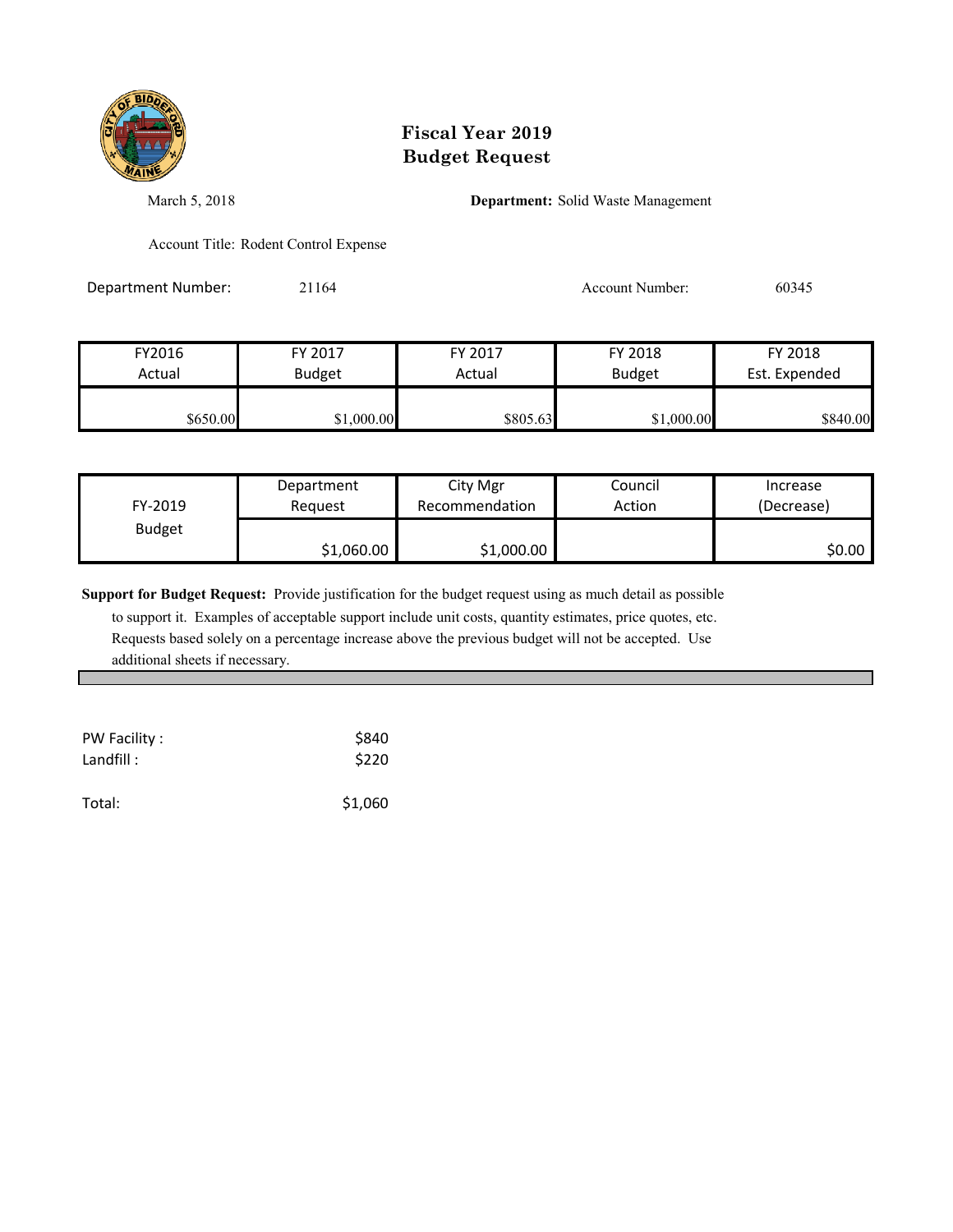

March 5, 2018 **Department:** Solid Waste Management

Account Title: Diesel Fuel Expense

Department Number: 21164 Account Number: 60410

FY2016 FY 2017 FY 2017 FY 2018 FY 2018 Actual Budget **Actual Budget** Actual Budget Est. Expended \$41,221.84 \$31,384.00 \$24,372.83 \$26,910.00 \$26,000.00

| FY-2019       | Department  | City Mgr       | Council | Increase   |
|---------------|-------------|----------------|---------|------------|
|               | Reauest     | Recommendation | Action  | (Decrease) |
| <b>Budget</b> | \$30,785.00 | \$28,000.00    |         | \$1,090.00 |

**Support for Budget Request:** Provide justification for the budget request using as much detail as possible

 to support it. Examples of acceptable support include unit costs, quantity estimates, price quotes, etc. Requests based solely on a percentage increase above the previous budget will not be accepted. Use additional sheets if necessary.

Projected 13,100 gal @ 2.35/gal

| FY 2018 usage (6 months) | 6,835 gallons  |
|--------------------------|----------------|
| $FY$ 17 usage :          | 12,787 gallons |
| $FY$ 16 usage :          | 13,060 gallons |
| $FY$ 15 usage :          | 13,669 gallons |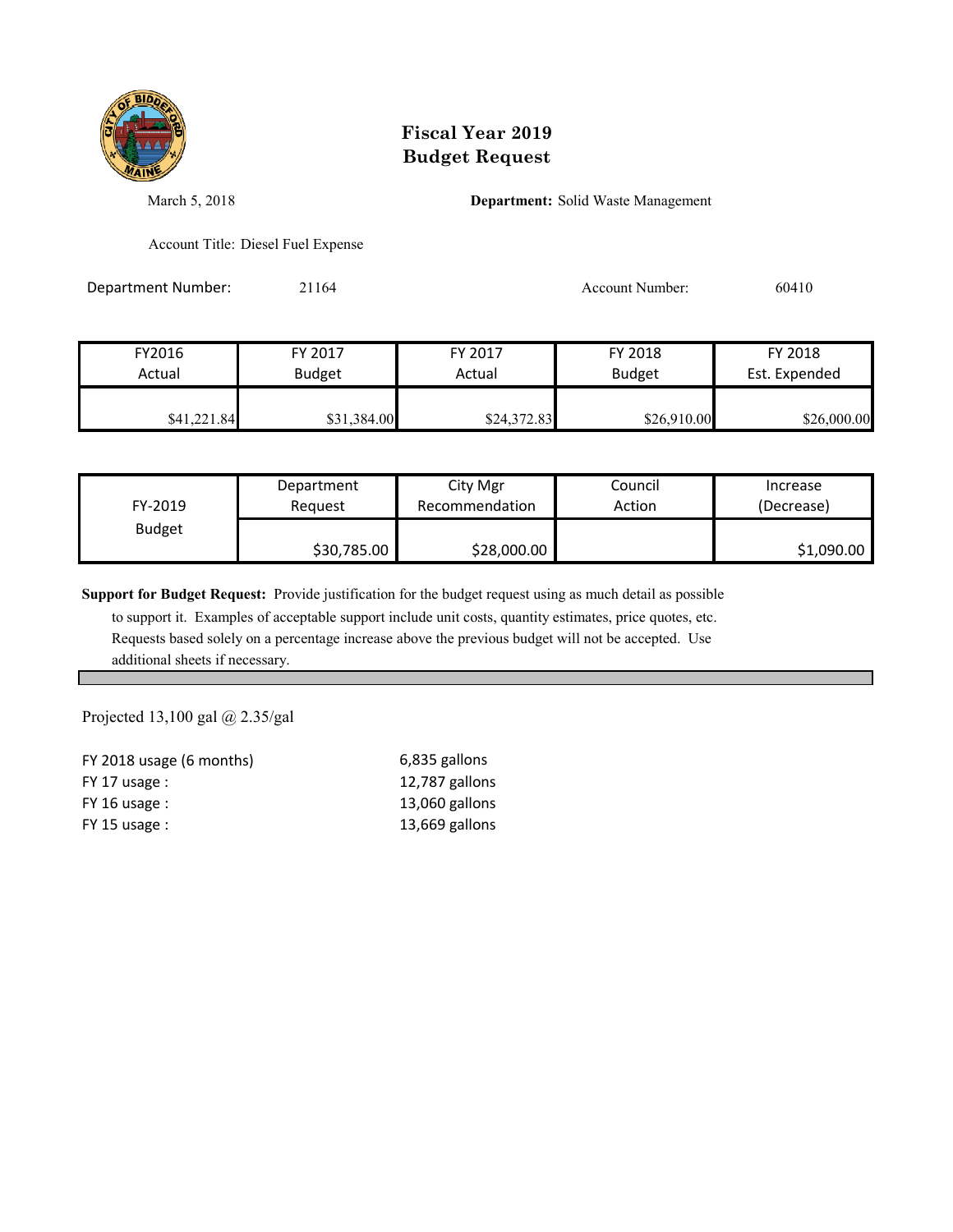

March 5, 2018 **Department:** Solid Waste Management

Account Title: Bottled Gas Expense

Department Number: 21164 Account Number: 60412

| FY2016     | FY 2017       | FY 2017  | FY 2018       | FY 2018       |
|------------|---------------|----------|---------------|---------------|
| Actual     | <b>Budget</b> | Actual   | <b>Budget</b> | Est. Expended |
| \$1,063.16 | \$1,200.00    | \$956.43 | \$1,100.00    | \$1,000.00    |

| FY-2019       | Department | City Mgr       | Council | Increase   |
|---------------|------------|----------------|---------|------------|
|               | Request    | Recommendation | Action  | (Decrease) |
| <b>Budget</b> | \$1,100.00 | \$1,100.00     |         | \$0.00     |

**Support for Budget Request:** Provide justification for the budget request using as much detail as possible

 to support it. Examples of acceptable support include unit costs, quantity estimates, price quotes, etc. Requests based solely on a percentage increase above the previous budget will not be accepted. Use additional sheets if necessary.

Projected need based upon historical data with price increase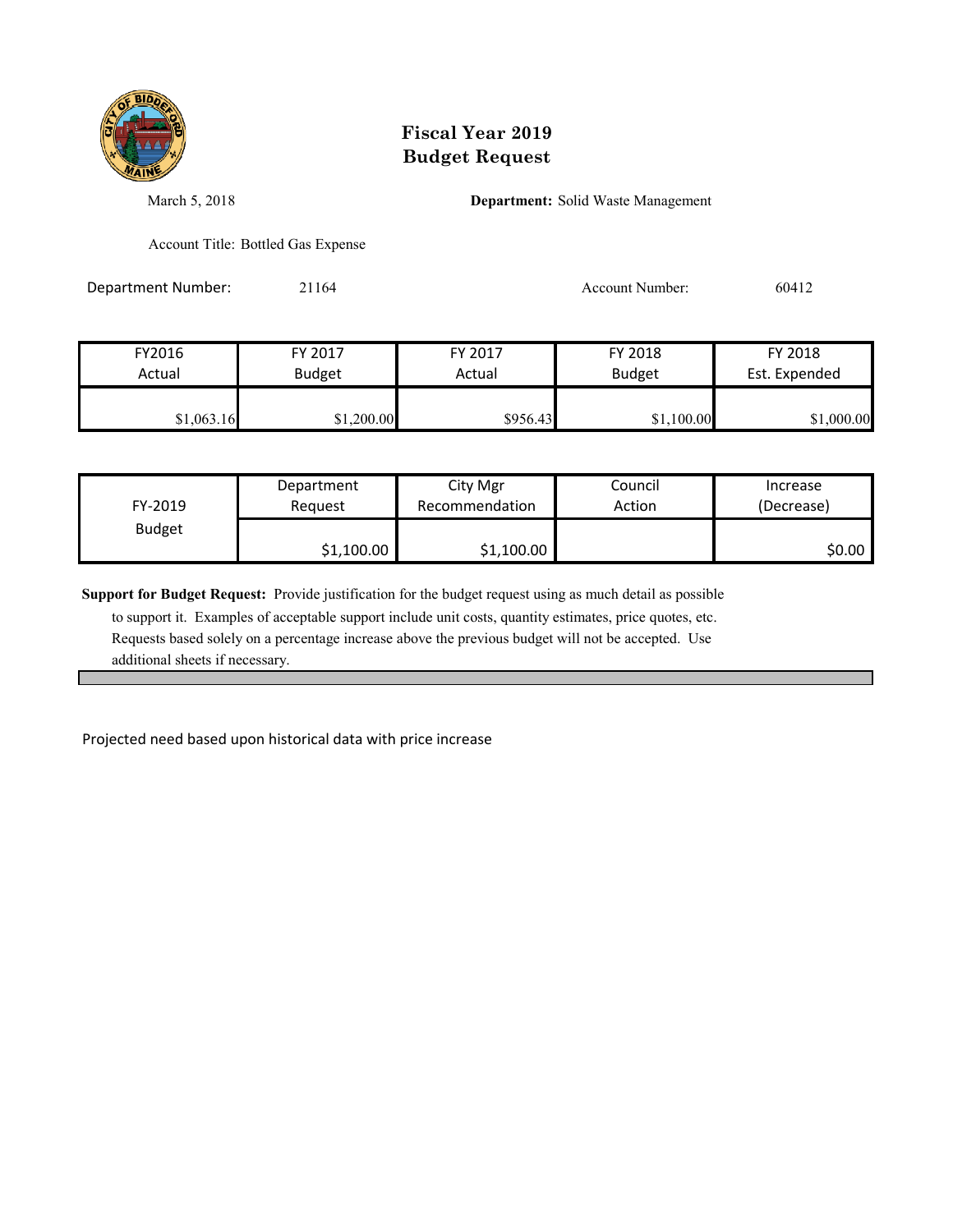

March 5, 2018 **Department:** Solid Waste Management

Account Title: Operating Equip Repair Exp

Department Number: 21164 2009 2016 2016 Account Number: 60452

| FY2016     | FY 2017       | FY 2017    | FY 2018       | FY 2018       |
|------------|---------------|------------|---------------|---------------|
| Actual     | <b>Budget</b> | Actual     | <b>Budget</b> | Est. Expended |
|            |               |            |               |               |
| \$2,347.46 | \$5,500.00    | \$1,967.07 | \$5,500.00    | \$3,500.00    |

| FY-2019       | Department | City Mgr       | Council | Increase   |
|---------------|------------|----------------|---------|------------|
|               | Request    | Recommendation | Action  | (Decrease) |
| <b>Budget</b> | \$5,500.00 | \$5,500.00     |         | \$0.00     |

**Support for Budget Request:** Provide justification for the budget request using as much detail as possible

| Bailers:   |        | \$2,300 |
|------------|--------|---------|
| Forklift : |        | \$1,500 |
| Compactor: |        | \$1,700 |
|            | Total: | \$5,500 |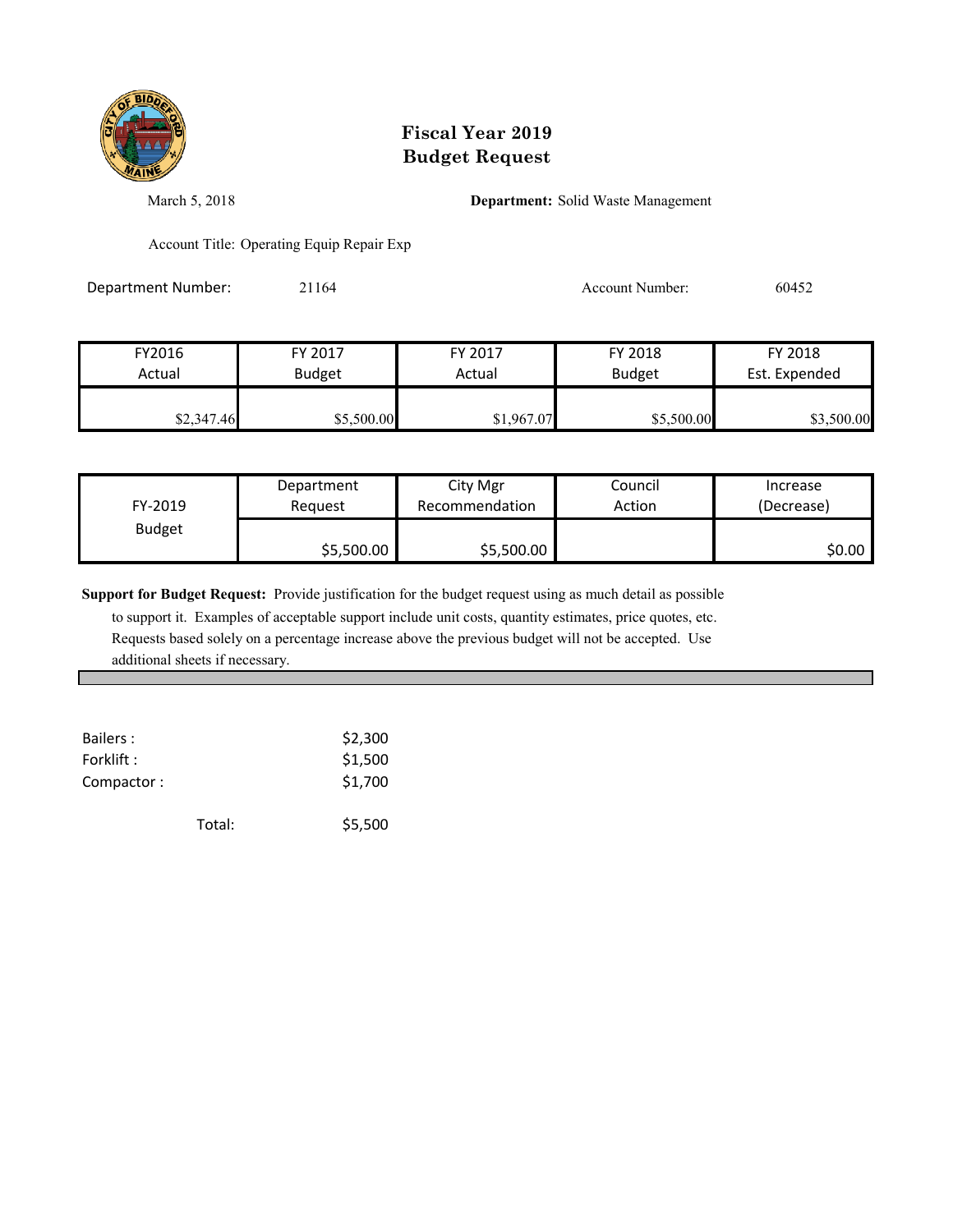

March 5, 2018 **Department:** Solid Waste Management

Account Title: Vehicle Repair/Tires/Oil Exp

Department Number: 21164 2006 2016 2016 Account Number: 60453

| FY2016      | FY 2017       | FY 2017     | FY 2018       | FY 2018       |
|-------------|---------------|-------------|---------------|---------------|
| Actual      | <b>Budget</b> | Actual      | <b>Budget</b> | Est. Expended |
| \$39,635.07 | \$33,600.00   | \$28,118.56 | \$34,250.00   | \$33,000.00   |

| FY-2019       | Department  | City Mgr       | Council | Increase   |
|---------------|-------------|----------------|---------|------------|
|               | Reauest     | Recommendation | Action  | (Decrease) |
| <b>Budget</b> | \$36,400.00 | \$34,000.00    |         | (\$250.00) |

**Support for Budget Request:** Provide justification for the budget request using as much detail as possible

 to support it. Examples of acceptable support include unit costs, quantity estimates, price quotes, etc. Requests based solely on a percentage increase above the previous budget will not be accepted. Use additional sheets if necessary.

| Unit #    | Cost     |
|-----------|----------|
| 22        | \$13,900 |
| 23        | \$12,700 |
| 24        | \$3,800  |
| 40% of 78 | \$6,000  |
| Total:    | \$36,400 |

*new unit coming into fleet mid year*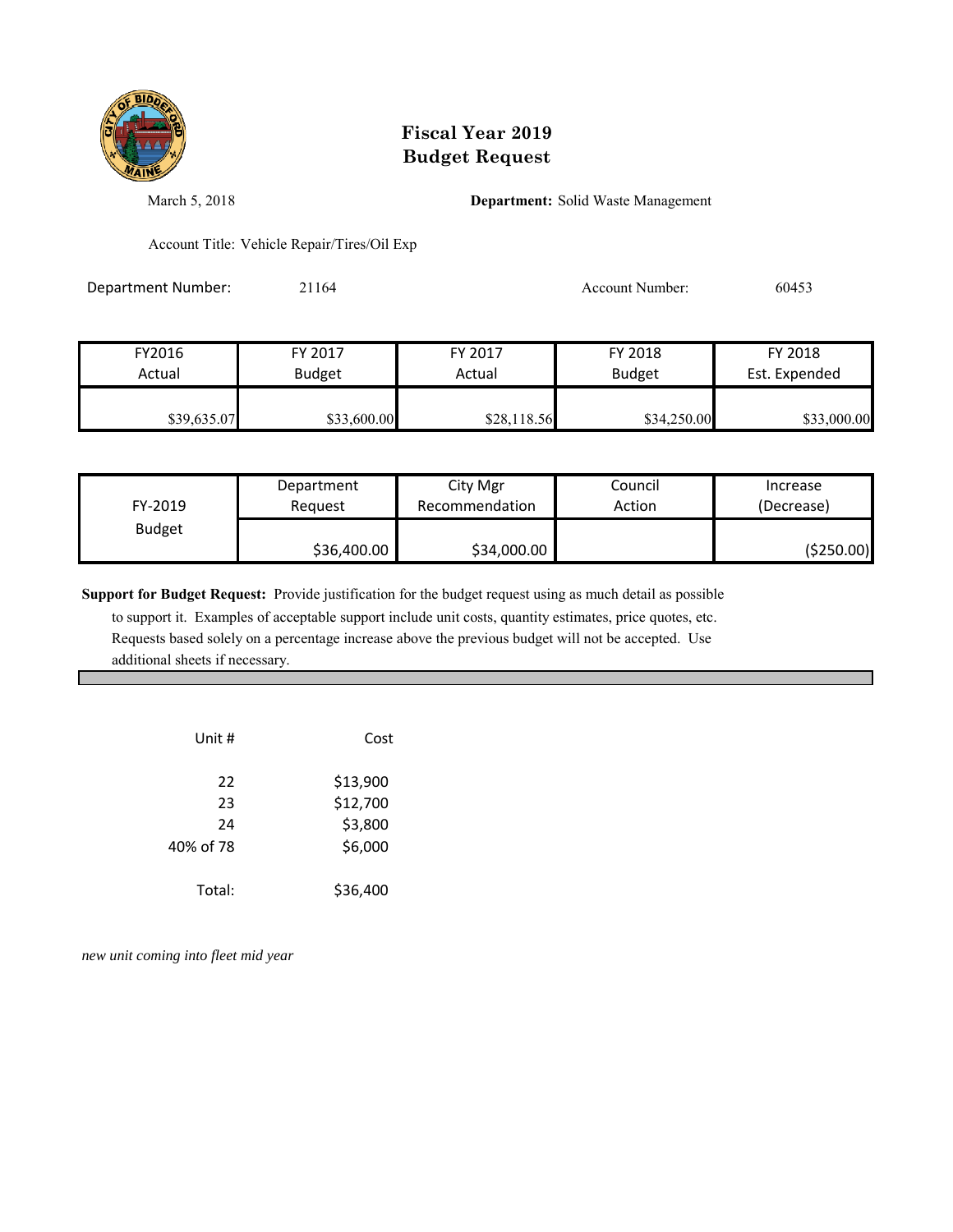

March 5, 2018 **Department:** Solid Waste Management

Account Title: Repair/Maint-CommunsEquip

Department Number: 21164 21164 Account Number: 60461

| FY2016  | FY 2017       | FY 2017 | FY 2018       | FY 2018       |
|---------|---------------|---------|---------------|---------------|
| Actual  | <b>Budget</b> | Actual  | <b>Budget</b> | Est. Expended |
|         |               |         |               |               |
| \$89.58 | \$650.00      | \$0.00  | \$650.00      | \$0.00        |

| FY-2019       | Department | City Mgr       | Council | Increase   |
|---------------|------------|----------------|---------|------------|
|               | Request    | Recommendation | Action  | (Decrease) |
| <b>Budget</b> | \$650.00   | \$650.00       |         | \$0.00     |

**Support for Budget Request:** Provide justification for the budget request using as much detail as possible

 to support it. Examples of acceptable support include unit costs, quantity estimates, price quotes, etc. Requests based solely on a percentage increase above the previous budget will not be accepted. Use additional sheets if necessary.

Replacement cost for 1 radio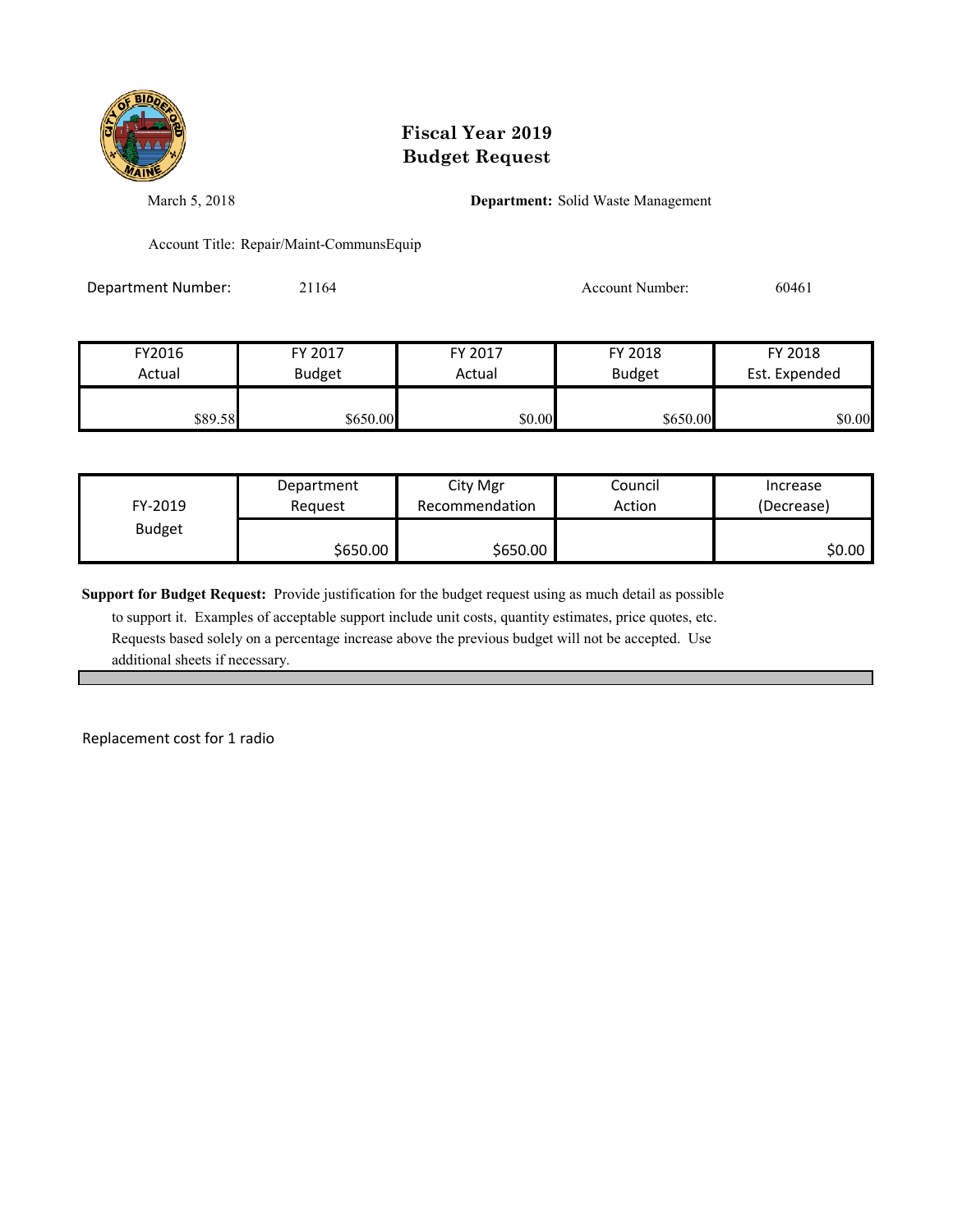

March 5, 2018 **Department:** Solid Waste Management

Account Title: Operating Supp/Eqt Non-Cap

Department Number: 21164 21164 Account Number: 60501

| FY2016     | FY 2017       | FY 2017    | FY 2018       | FY 2018       |
|------------|---------------|------------|---------------|---------------|
| Actual     | <b>Budget</b> | Actual     | <b>Budget</b> | Est. Expended |
|            |               |            |               |               |
| \$5,070.37 | \$5,000.00    | \$4,900.04 | \$4,800.00    | \$4,600.00    |

| FY-2019       | Department | City Mgr       | Council | Increase   |
|---------------|------------|----------------|---------|------------|
|               | Reauest    | Recommendation | Action  | (Decrease) |
| <b>Budget</b> | \$5,250.00 | \$5,250.00     |         | \$450.00   |

**Support for Budget Request:** Provide justification for the budget request using as much detail as possible

| Bailing wire:       | \$2,250 |
|---------------------|---------|
| Safety Boots:       | \$1,600 |
| Violation Stickers: | \$500   |
| Bins :              | \$900   |
|                     |         |
| Total:              | \$5,250 |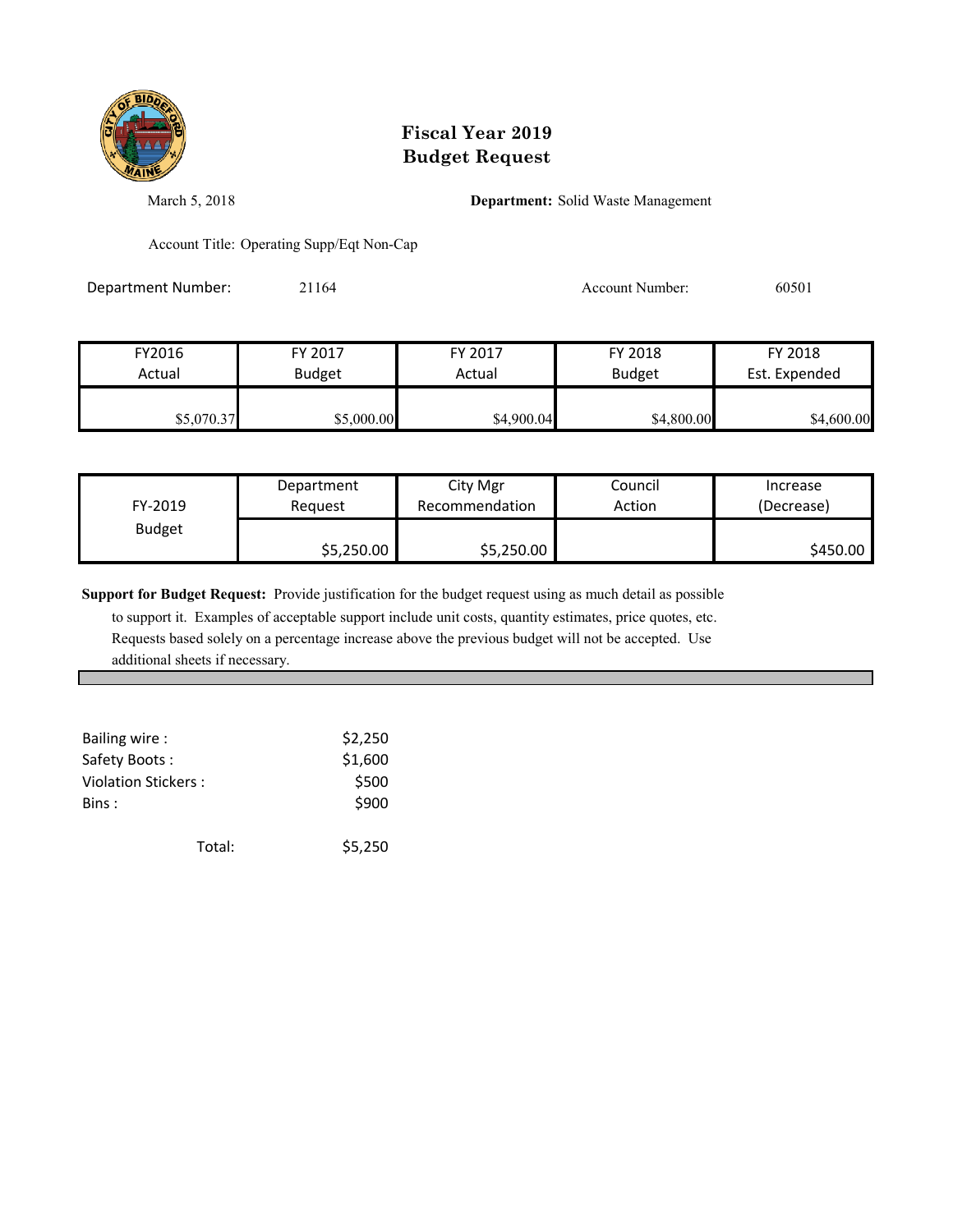

March 5, 2018 **Department:** Solid Waste Management

Account Title: Printing & Copying Expense

Department Number: 21164 21164 Account Number: 60502

| FY2016  | FY 2017       | FY 2017    | FY 2018       | FY 2018       |
|---------|---------------|------------|---------------|---------------|
| Actual  | <b>Budget</b> | Actual     | <b>Budget</b> | Est. Expended |
|         |               |            |               |               |
| \$82.29 | \$4,575.00    | \$1,794.92 | \$4,575.00    | \$2,000.00    |

| FY-2019       | Department | City Mgr       | Council | Increase   |
|---------------|------------|----------------|---------|------------|
|               | Reauest    | Recommendation | Action  | (Decrease) |
| <b>Budget</b> | \$4,575.00 | \$4,575.00     |         | \$0.00     |

**Support for Budget Request:** Provide justification for the budget request using as much detail as possible

 to support it. Examples of acceptable support include unit costs, quantity estimates, price quotes, etc. Requests based solely on a percentage increase above the previous budget will not be accepted. Use additional sheets if necessary.

Funding for Solid Waste Commission for education, advertising, informational documents, Earth Machines.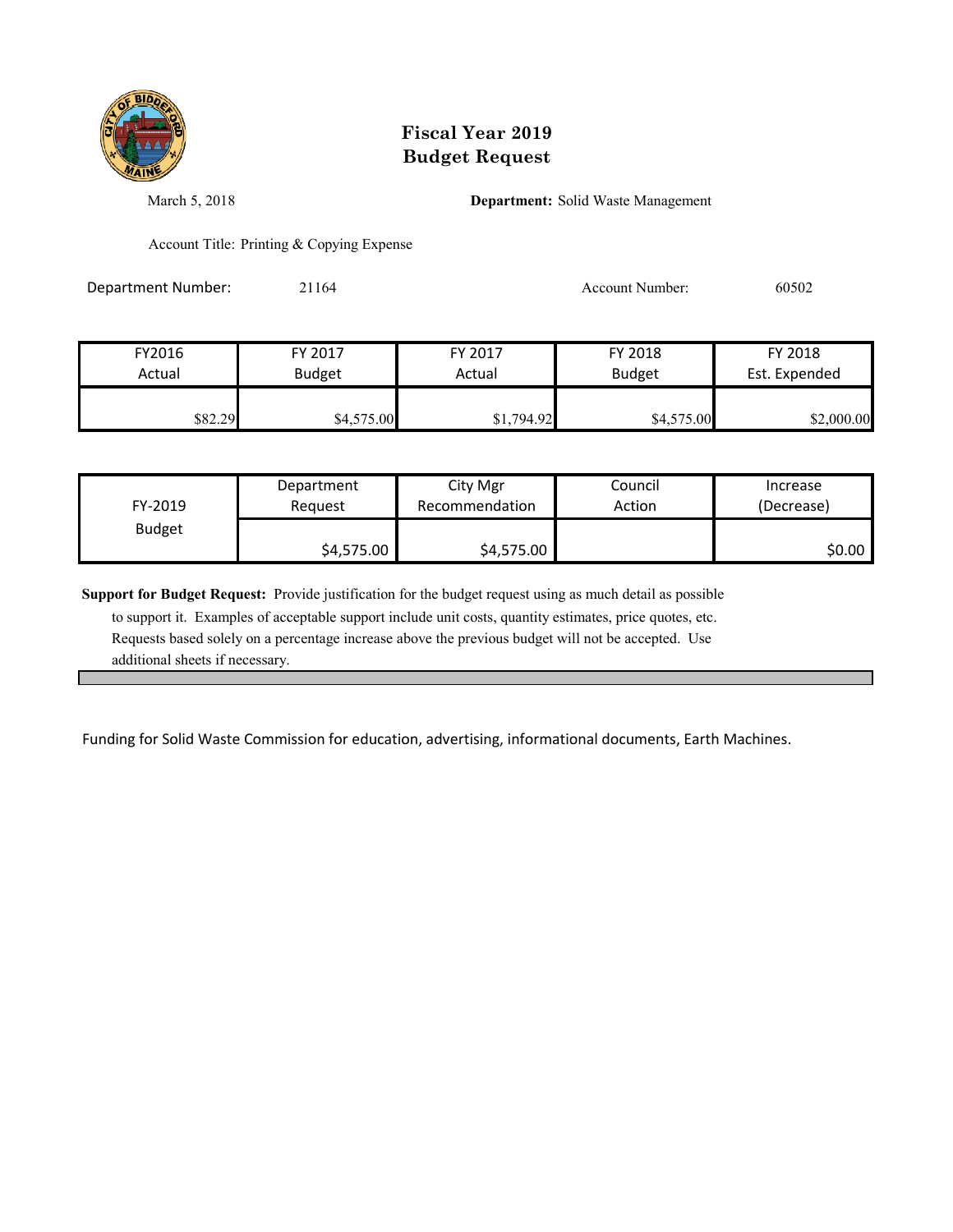

March 5, 2018 **Department:** Solid Waste Management

Account Title: Equipment/Small Tools-Non-cap

Department Number: 21164 2009 2016 2016 Account Number: 60506

| FY2016   | FY 2017            | FY 2017  | FY 2018       | FY 2018       |
|----------|--------------------|----------|---------------|---------------|
| Actual   |                    | Actual   | <b>Budget</b> | Est. Expended |
| \$122.64 | Budget<br>\$500.00 | \$229.76 | \$500.00      | \$300.00      |

| FY-2019       | Department | City Mgr       | Council | Increase   |
|---------------|------------|----------------|---------|------------|
|               | Request    | Recommendation | Action  | (Decrease) |
| <b>Budget</b> | \$500.00   | \$500.00       |         | \$0.00     |

**Support for Budget Request:** Provide justification for the budget request using as much detail as possible

 to support it. Examples of acceptable support include unit costs, quantity estimates, price quotes, etc. Requests based solely on a percentage increase above the previous budget will not be accepted. Use additional sheets if necessary.

| Small tools: | \$250 |
|--------------|-------|
| Misc. :      | \$250 |
|              |       |

Total: \$500